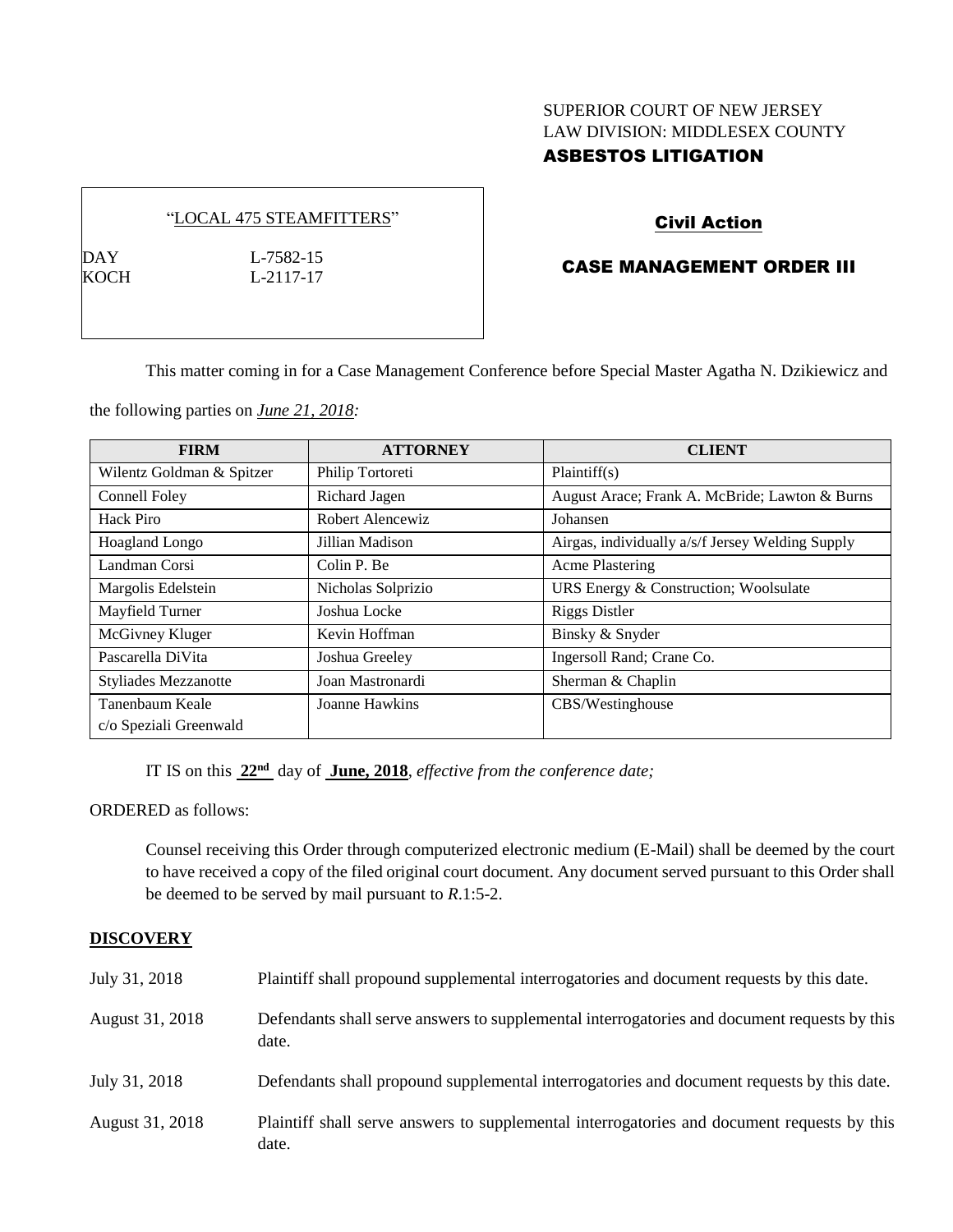| September 28, 2018 | Plaintiff depositions shall be concluded by this date. Plaintiff's counsel shall contact the<br>Special Master within one week of this deadline if plaintiff depositions are not completed by<br>this date. |
|--------------------|-------------------------------------------------------------------------------------------------------------------------------------------------------------------------------------------------------------|
| September 28, 2018 | Fact discovery, including depositions, shall be completed by this date. Plaintiff's counsel shall<br>contact the Special Master within one week of this deadline if all fact discovery is not<br>completed. |

September 28, 2018 Depositions of corporate representatives shall be completed by this date.

### **EARLY SETTLEMENT**

September 28, 2018 Settlement demands shall be served on all counsel and the Special Master by this date.

### **SUMMARY JUDGMENT MOTION PRACTICE**

| September 28, 2018 | Plaintiff's counsel shall advise, in writing, of intent not to oppose motions by this date. |
|--------------------|---------------------------------------------------------------------------------------------|
| October 12, 2018   | Summary judgment motions shall be filed no later than this date.                            |
| November 9, 2018   | Last return date for summary judgment motions.                                              |

### **MEDICAL DEFENSE**

| July 31, 2018     | Plaintiff shall serve medical expert reports by this date.                                                                                                                                                                                               |
|-------------------|----------------------------------------------------------------------------------------------------------------------------------------------------------------------------------------------------------------------------------------------------------|
| August 31, 2018   | The defense medical examination of plaintiff(s) shall be completed by this date.                                                                                                                                                                         |
| December 14, 2018 | Defendants shall identify its medical experts and serve medical reports, if any, by this date. In<br>addition, defendants shall notify plaintiff's counsel (as well as all counsel of record) of a<br>joinder in an expert medical defense by this date. |

### **LIABILITY EXPERT REPORTS**

December 14, 2018 Defendants shall identify its liability experts and serve liability expert reports, if any, by this date or waive any opportunity to rely on liability expert testimony.

January 18, 2019 Plaintiff shall identify its rebuttal liability experts and serve rebuttal liability expert reports, if any, by this date.

### **EXPERT DEPOSITIONS**

February 15, 2019 Expert depositions shall be completed by this date. To the extent that plaintiff and defendant generic experts have been deposed before, the parties seeking that deposition in this case must file an application before the Special Master and demonstrate the necessity for that deposition. To the extent possible, documents requested in a deposition notice directed to an expert shall be produced three days in advance of the expert deposition. The expert shall not be required to produce documents that are readily accessible in the public domain.

#### **PRE-TRIAL AND TRIAL**

November 1, 2018 The settlement conference previously scheduled on this date is **cancelled**.

 $\_$  ,  $\_$  ,  $\_$  ,  $\_$  ,  $\_$  ,  $\_$  ,  $\_$  ,  $\_$  ,  $\_$  ,  $\_$  ,  $\_$  ,  $\_$  ,  $\_$  ,  $\_$  ,  $\_$  ,  $\_$  ,  $\_$  ,  $\_$  ,  $\_$  ,  $\_$  ,  $\_$  ,  $\_$  ,  $\_$  ,  $\_$  ,  $\_$  ,  $\_$  ,  $\_$  ,  $\_$  ,  $\_$  ,  $\_$  ,  $\_$  ,  $\_$  ,  $\_$  ,  $\_$  ,  $\_$  ,  $\_$  ,  $\_$  ,